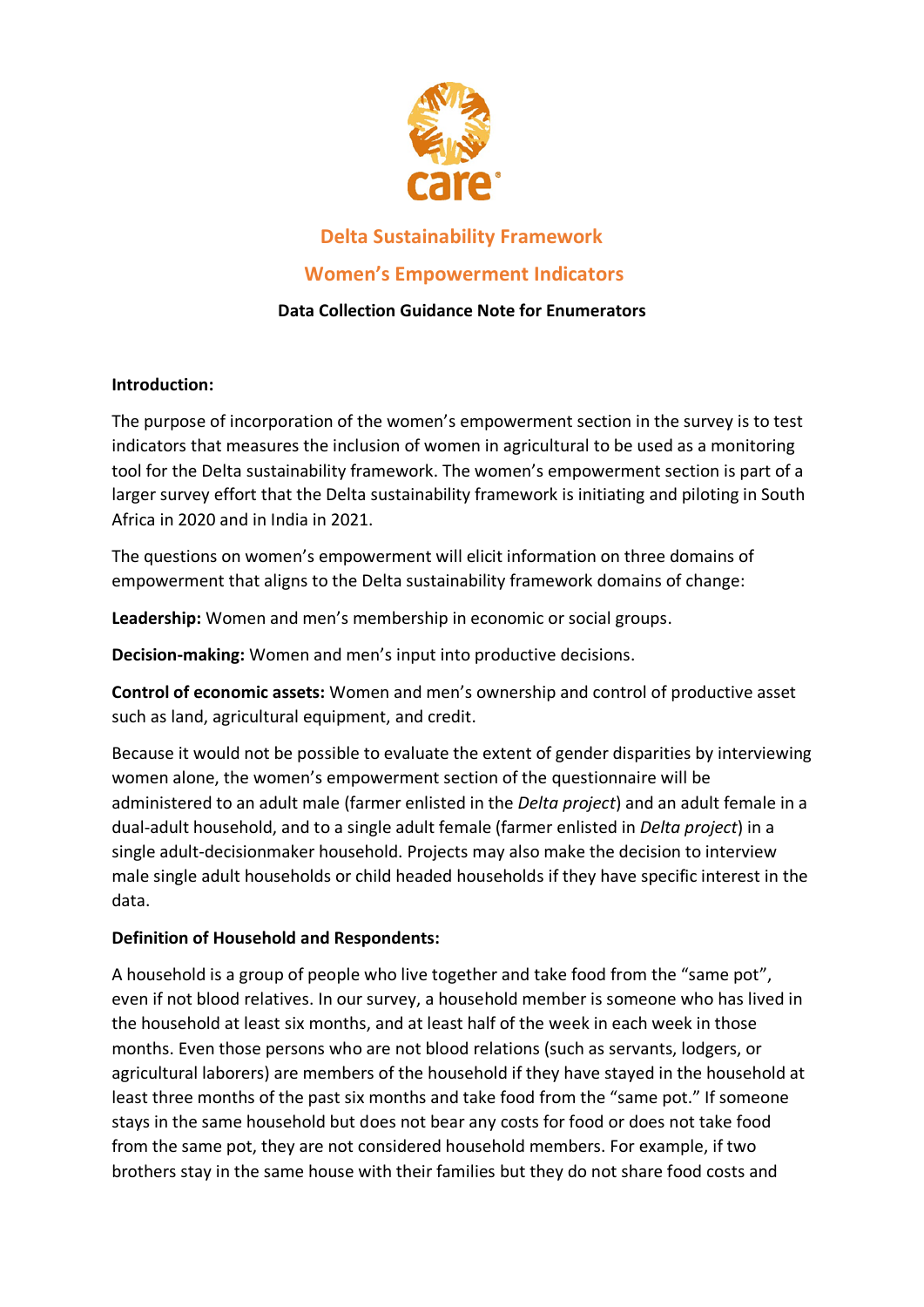they cook separately, then they are considered two separate households. Generally, if one person stays more than three months out of the last six months outside the household, they are not considered household members.

The primary and secondary respondents are those which are self-identified as the primary members responsible for the decision making, both social and economic decisions related to agriculture, within the household.

A few notes to determine which household members they are:

- The primary and secondary respondents are usually husband and wife, however they can also be another member as long as there is one male and one female aged 18 and over (for instance a mother could be living with her adult son or father with an adult daughter).
- In general, the primary decision maker is also the head of household, but this may not always be the case (i.e. elderly parent living with adult son/daughter and the adult son/daughter may be the primary or secondary respondent).
- It may also be the case that there is only a primary female respondent and there is no adult male present in the household. In cases whereby the primary male adult is absent from the household due to male migration (has gone for work), and has been or is expected to be away for more than three months out of the next/previous six months, the primary female adult is considered the primary decision maker.
- In cases where there is only a primary male and no female, do not interview the household; there must be a primary or secondary female in the household to administer the women's empowerment indicators/questions. In polygamous households, you should randomly select a wife to be interviewed. If there are two wives, you may flip a coin. If there are more than two wives, you should write each name on a piece of paper and draw one from a hat.

#### **General Instructions:**

- If possible, and as facilitated by field team composition, male interviewers should interview the primary male respondent and female interviewers the primary female respondent.
- If at all possible, individual respondents should be interviewed separately, without other household members or outsiders present. It is NOT ok for other household members to assist with questions on survey.
- Although the women's empowerment section focuses on gender, at no point should you tell the respondent you are interested in gender so as not to skew or bias results.

#### **Instructions by question:**

Before starting the interview, please double check to ensure: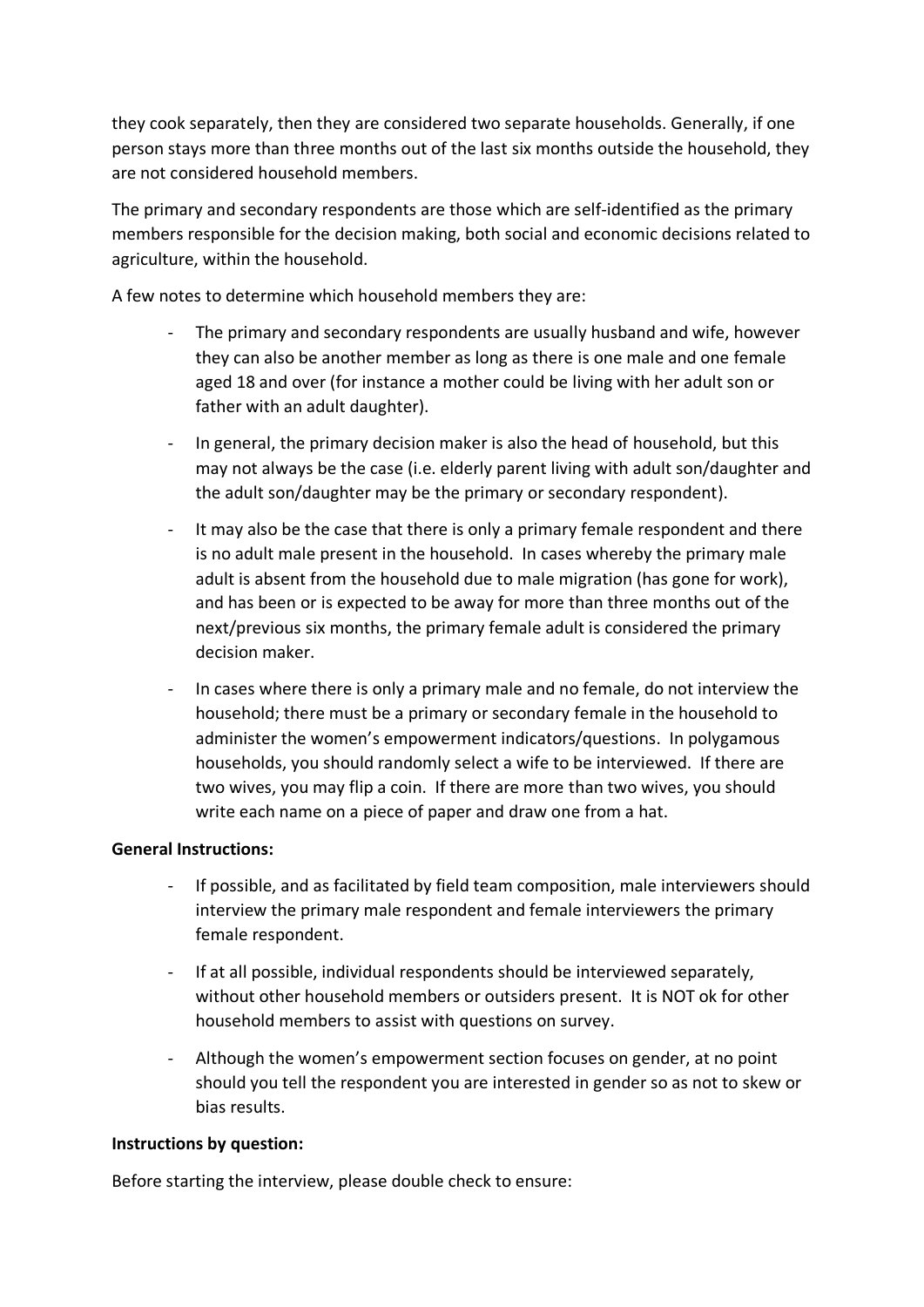- You have sought to interview the individual in private or where other members of the household cannot overhear or contribute answers.

- Do not attempt to make responses between the primary and secondary respondent the same—it is ok for them to be different.

**Q97 – Q98:** The purpose of these two questions is to get an idea about respondent's belief in his/her ability to succeed in specific situations or accomplish a task.

### **Q97**

*Think about some goals you have in your personal or working life, how strongly do you agree you could achieve these goals?*

Key terms:

**Goals** – aspirations or targets that the respondent has for their working or personal life

### **Q98**

*How strongly do you agree that you are confident of performing effectively on many different tasks?*

### Key terms:

**Tasks** – activities that the respondent has to complete in their working or personal life.

**Perform effectively** – complete tasks to a good standard, or to the best of their ability.

## **Remember for these two questions, the focus is not on the goals or tasks themselves, but whether or not the respondents are confident they can achieve them.**

Start with a statement for example, now I'm going to ask you some questions about different feelings you might have. Please listen to these questions, think about how this relates to your personal or working life, and then tell me how much you agree or disagree with the statement on a scale of 1 to 5, where 1 means you "strongly disagree" and 5 means you "strongly agree."

The purpose of this section is to get an idea about women and men's confidence in their communication and negotiation skills.

## **Q99**

*Do you feel confident of speaking up in your household regarding your own needs and requirements?*

Key terms:

**Needs and requirements** – resources that will enhance the respondent's working or personal life (e.g. increased food budget, shared chores to increase time spent on other activities).

**Confident** – feeling of certainty in oneself and abilities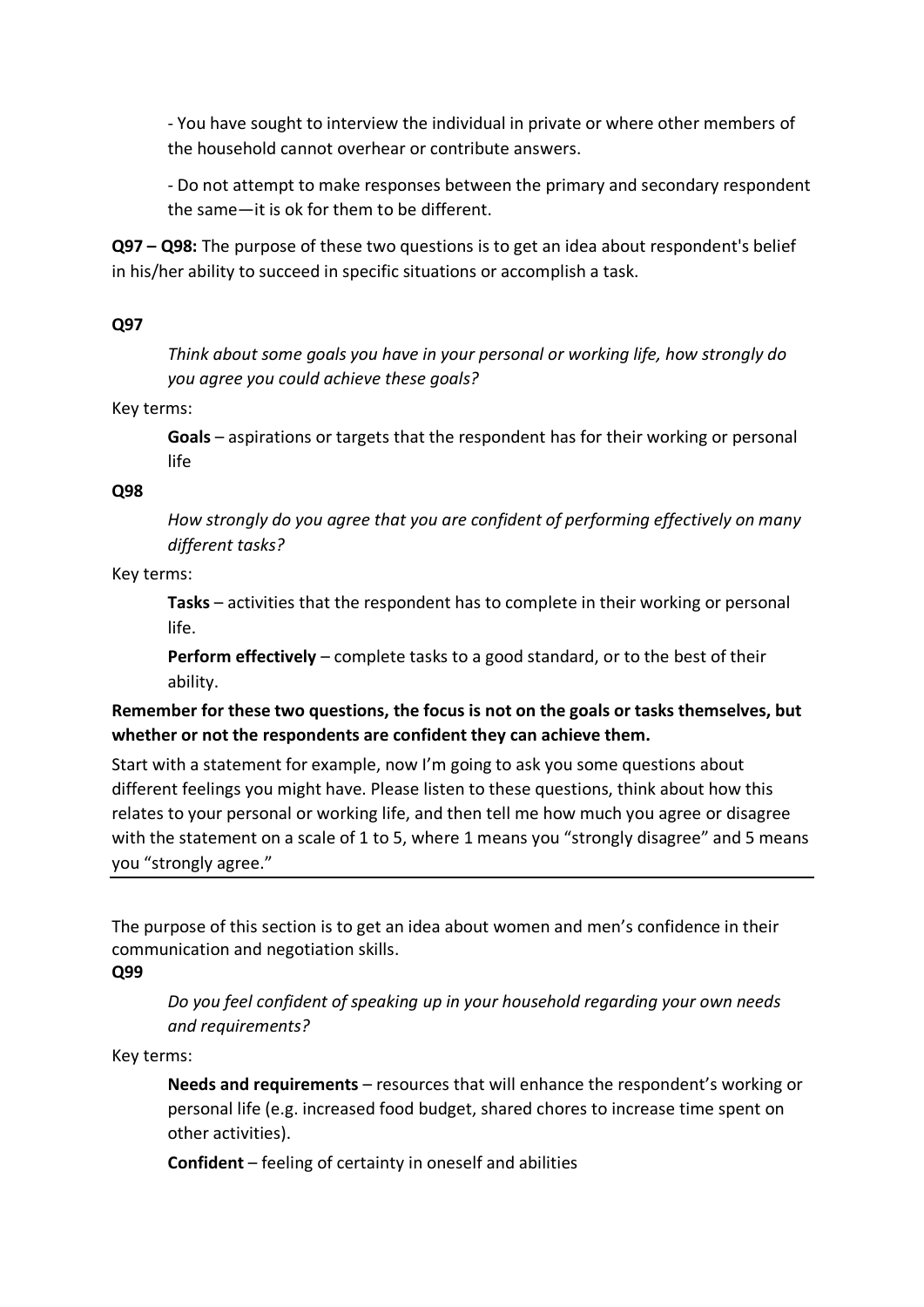*Do you feel confident of speaking up in public (e.g. local council, NGOs, markets, government, service providers) regarding your own needs and requirements?*

### **Q101**

*Do you feel confident of speaking up in public to help decide on infrastructure (small wells, roads, water supplies) being built in your community?*

#### **Q102**

*Do you feel confident of speaking up in public regarding gender issues (e.g. women's rights, access to common resources)?*

#### Key terms:

**Gender issues** – Gender issues include all aspects and concerns related to women's and men's lives and situation in society, to the way they interrelate, their differences in access to and use of resources, their activities, and how they react to changes, interventions and policies.

#### **Q103**

*Do you feel confident of speaking up in public to protest the misbehaviour of authorities or elected officials?*

#### Key terms:

**Protest** – express disapproval or objection

**Misbehaviour** – behaviour that is not acceptable to other people, or breaks a rule

Focus of the following questions is to assess respondent's ability to work collectively with others in community to achieve a common goal.

#### **Q104**

*How strongly do you agree that you could collaborate with other members of the community to address a community need?*

#### Key terms:

**Collaborate** – working together on an activity, task or project

**Community need** – shared aspirations by members of community to address gaps between the present conditions of the community and the ideal, potential conditions of the community.

#### **Q105**

*How strongly do you agree that you could actively participate in a group with other members of the community to address a community need?*

#### Key terms:

**Group** – collection of people meeting to address a shared interest (e.g. improving community).

**The key difference between 'collaborating' and 'participating in a group' is that a group is a more formal, established setting, likely to have regular meetings, systems of group governance and membership structures.**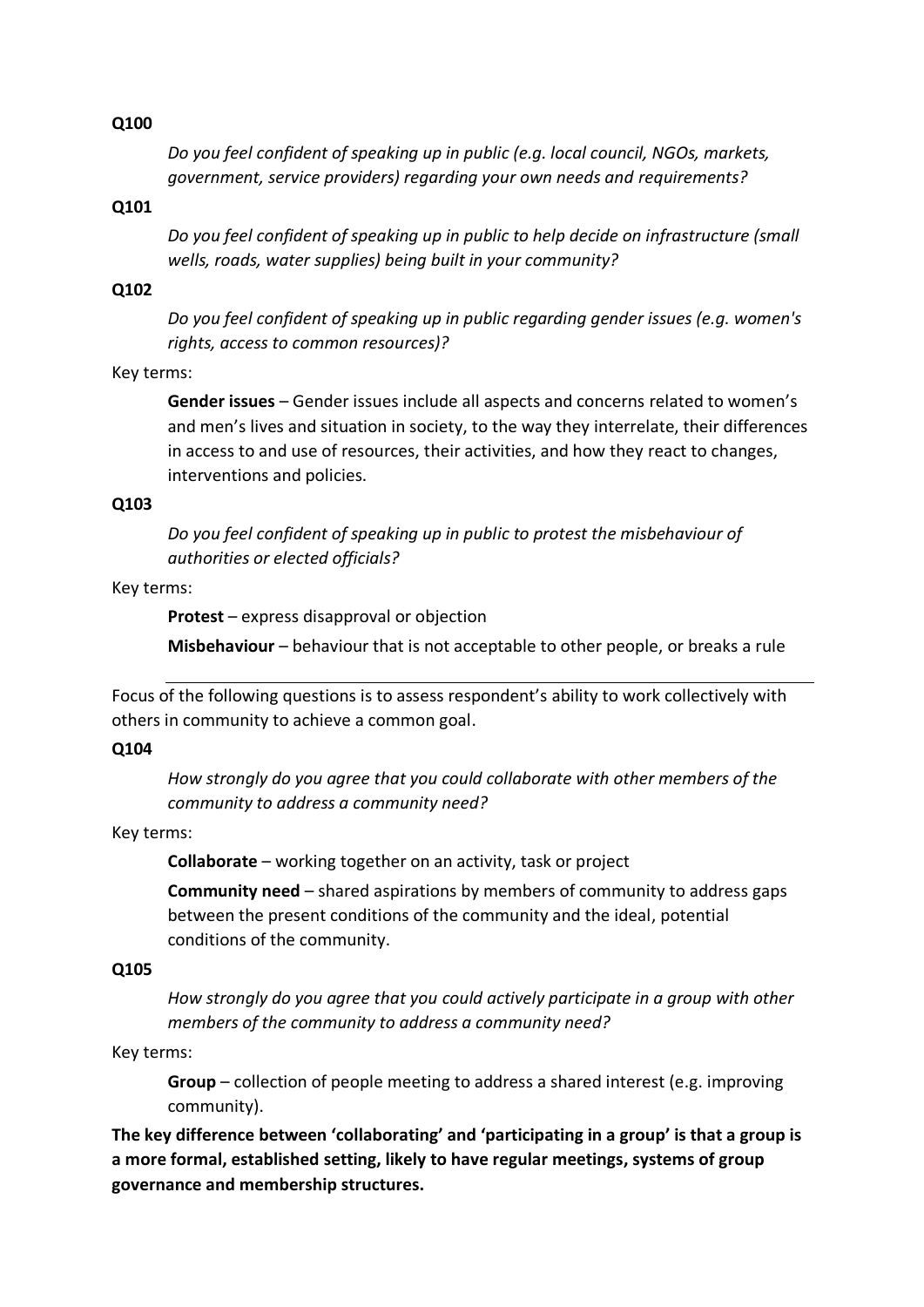*Are you an active member of any group in your community?*

## **A few things to note:**

- Groups in the community can be either formal or informal and customary groups.
- Being an "active" member of a group should be defined by the respondent (i.e. his/her subjective idea of what being a member constitutes). If asked by the respondent, you may indicate that "active" membership could constitute attending meetings, paying a user fee, holding a leadership position within the group, etc. However, explain that there is too much variation in group type to have a standard definition for an active member so encourage the respondent to use his/her own judgment.
- "Community" is left to the respondent to define and may be groups within his/her own village or encompass a larger geographic range including a nearby village or city.
- A "religious group" may include going to church, the mosque, etc. or being a member of a small prayer or religious discussion group.

The purpose of this section is to get an idea about men's and women's relative roles in decision-making and their inputs into productive decisions. Do not attempt to ensure that responses are the same between the male and female respondent. It is okay for them to be different.

## **Q108**

*In your household who normally makes the decision on what to grow (e.g. cash and subsistence crops)?*

## Key terms:

**Decision** – the action or process of reaching a conclusion or resolution on a problem, issue or between a set of options.

**Cash crop** – crops that are grown primary for sale in the market.

**Subsistence crops** – crops that are grown primarily for household food consumption.

## **Q109**

*In your household who normally makes the decision on what to buy (seed selection, pesticides, fertilizers, irrigation systems, machinery)?*

## **Q110**

*In your household who normally makes the decision on when to conduct farming activities (e.g. prepare land, sow seeds, apply inputs)?*

## **Q111**

*In your household who normally makes the decision on when to harvest the crop?*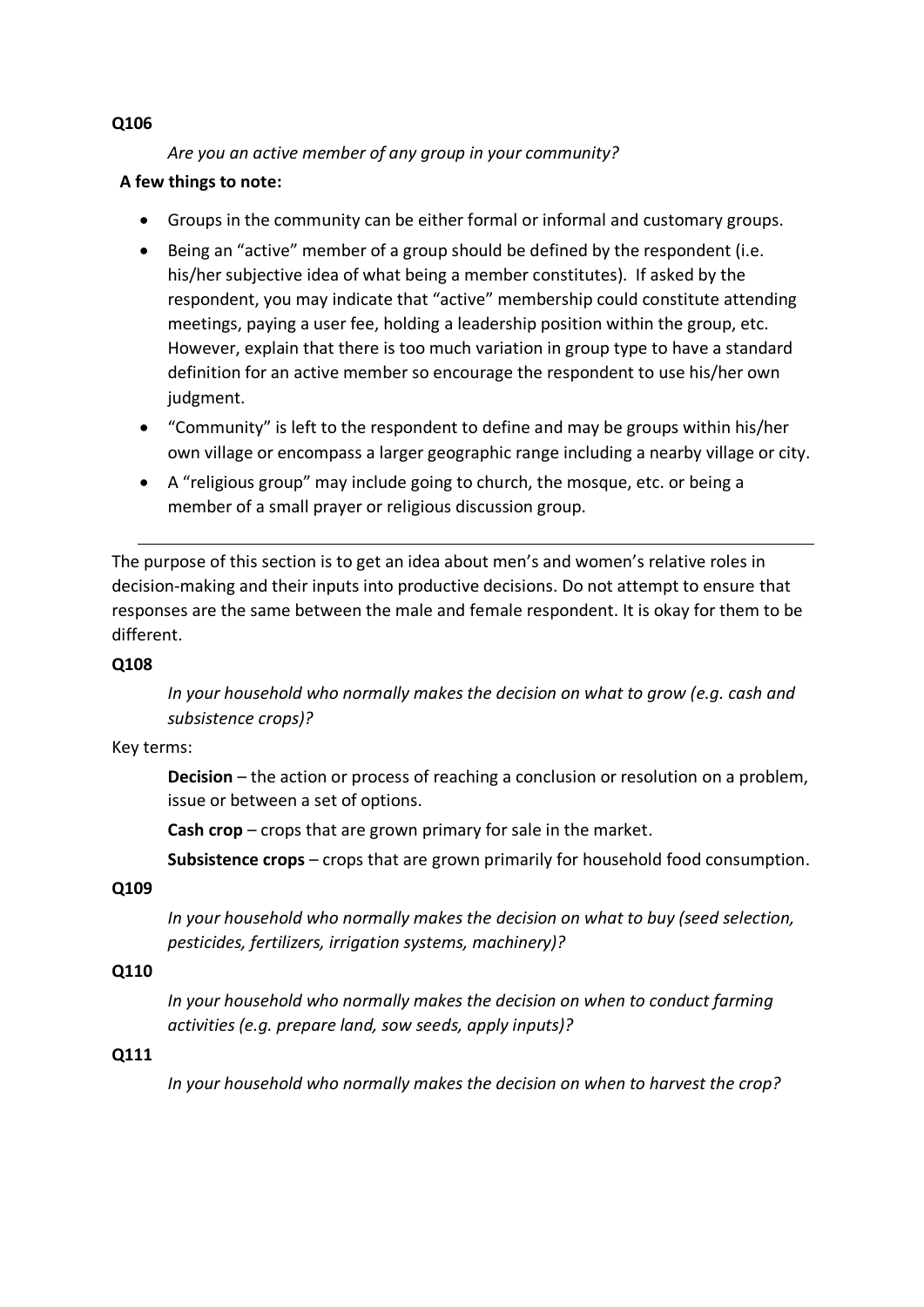*In your household who normally makes the decision on how to market (when and who to take to market, and at what price)?*

### **Answer rating:**

**I make the decision alone** – the respondent is the sole decision-maker and does not need to seek input or permission from anyone else before making the decision.

**I make the decision jointly** – the respondent collaborates or communicates with another person (colleague, spouse, other household member) throughout the decision-making process.

**I am not involved in decision-making** – the respondent does not have the power to make this decision, this decision is made elsewhere by someone else.

The purpose of this module is to get an idea about men's and women's access to productive capital or assets and their ability to control or use of the resource. Again, do not attempt to ensure that responses are the same between the male and female respondent. It is okay for them to be different.

 **x** 

### **Q113**

*How would you describe your control over the agricultural land that you or your household has?*

Key terms:

**Control** – the respondent has the power to influence, manage, or make decisions about a certain asset.

**Agricultural land** (pieces/plots) includes both agricultural land used for growing crops as well as land used for livestock. It may include land that is owned, borrowed, rented or leased.

#### **Q114**

*How would you describe your control over the income that you or your household have?*

Key terms:

**Income** – money received on a regular basis through work or investments.

## **Q115**

*How would you describe your control over the savings that you or your household have?*

#### Key terms:

**Savings** – income not spent, putting money aside (e.g. as cash, into savings account, or savings group)

## **Q116**

*How would you describe your control over the farm equipment that you or your household have?*